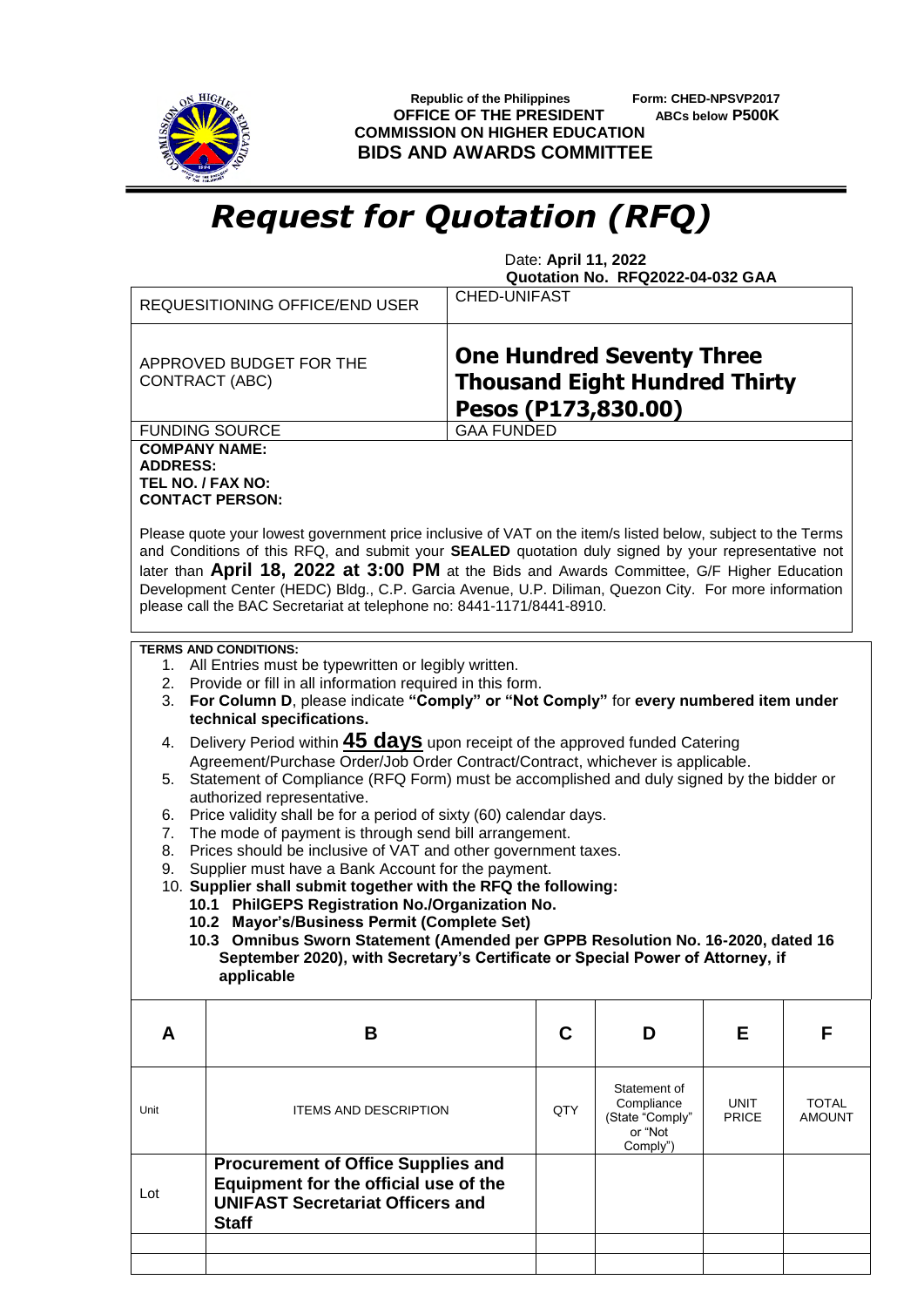|  | <b>Technical Specifications:</b>                                                 |  |  |
|--|----------------------------------------------------------------------------------|--|--|
|  | 1. Sign Here Sticky Notes Indicator<br>Flaglets with "Sign Here" text            |  |  |
|  | Qty: 20 packs                                                                    |  |  |
|  | 25.4 x 43.2 mm                                                                   |  |  |
|  |                                                                                  |  |  |
|  | 2. Scientific Calculator - Any brand                                             |  |  |
|  | 240 function or higher, 95g or<br>higher                                         |  |  |
|  | Qty: 9 pcs                                                                       |  |  |
|  |                                                                                  |  |  |
|  | 3. Sticker Paper - applicable to<br>laserjet/inkjet                              |  |  |
|  | A4 size, 10 pcs per pack or<br>higher                                            |  |  |
|  | Qty: 100 packs                                                                   |  |  |
|  |                                                                                  |  |  |
|  | 4. A4 Paper, Multi-purpose, 70gsm<br>or higher                                   |  |  |
|  | Qty: 100 boxes                                                                   |  |  |
|  | 5. Specialty Paper (10/pack) - A4                                                |  |  |
|  | 85gsm or higher<br>10 pcs per pack or higher<br>Qty: 100 packs                   |  |  |
|  | 6. Unruled Index Card (50-                                                       |  |  |
|  | 100/pack) 50 to 100 pcs per pack                                                 |  |  |
|  | $5.5" \times 8.5"$<br>Qty: 100 packs                                             |  |  |
|  | 7. Filing Cabinet - Lateral Filing                                               |  |  |
|  | Cabinet                                                                          |  |  |
|  | <b>Material: Powder Coated</b><br>Steel/Metal<br>Dimensions: 90 W x 103 D x 45 H |  |  |
|  | cm <sub>2</sub><br>Central Lock with Keys                                        |  |  |
|  | 3 Sections slide rails<br>Weight: 52 kgs, gray color                             |  |  |
|  | Qty: 3 pcs                                                                       |  |  |
|  |                                                                                  |  |  |
|  |                                                                                  |  |  |
|  |                                                                                  |  |  |